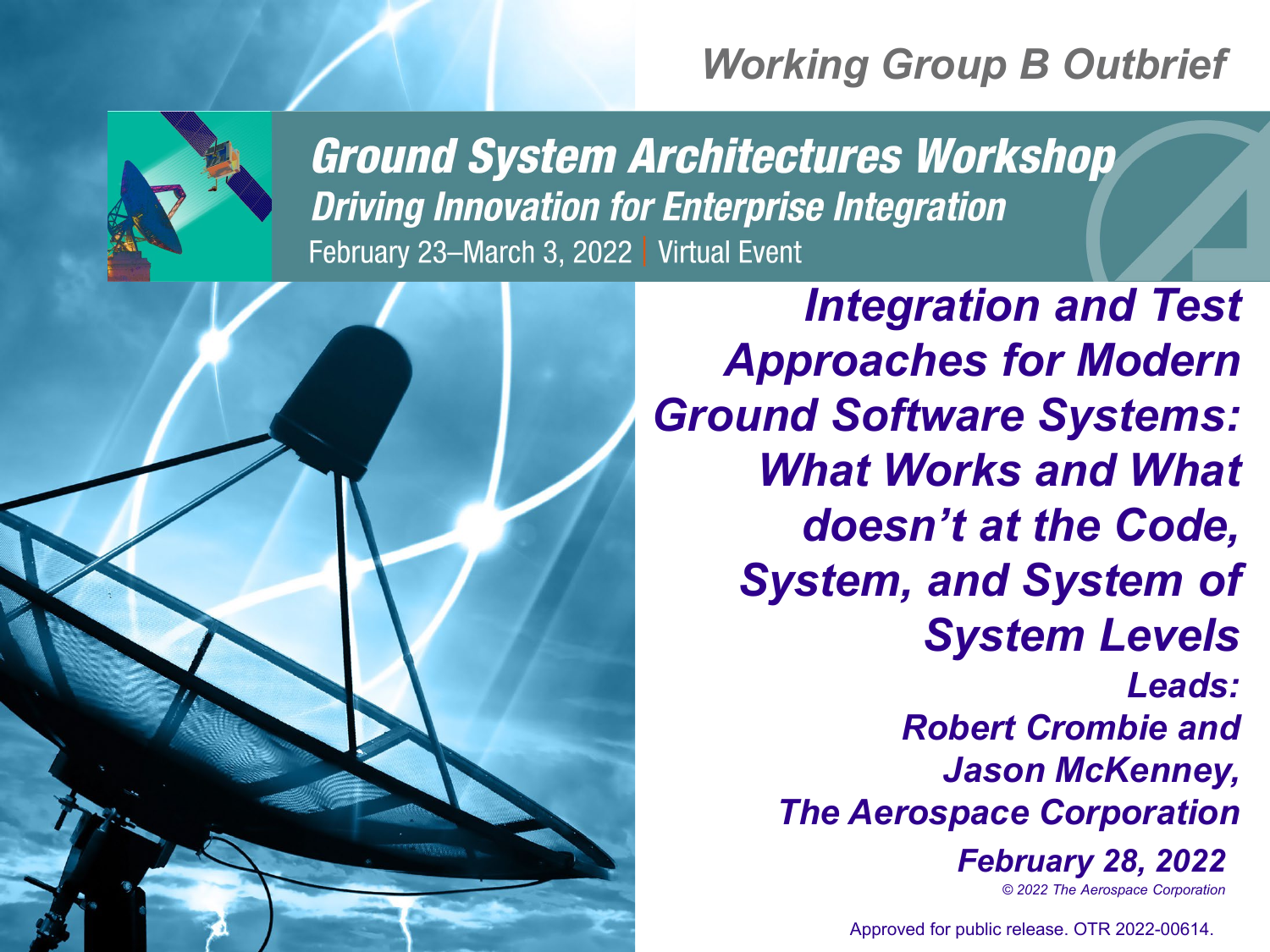

## *Session Goals Integration and Test Approaches for Modern Ground Software Systems: What Works and What Doesn't*

- Learn how participants have addressed the rapid pace and increasing integration and test frequency when Continuous Integration and Continuous Delivery (CI/CD) methods are used.
- Discuss how automated tests can cover important functionality and learn if participants have found more frequent I&T of smaller changes to be cost effective.
- Present and discuss topics related to the developer level where the software branches need to be merged into a software component and tested automatically.
- Present and discuss topics related to the system level, where many components of the ground system need to be demonstrated together.
- Present and discuss topics related to the system of systems level, where the ground system needs to interoperate with other systems, such as the space system or a data processing system.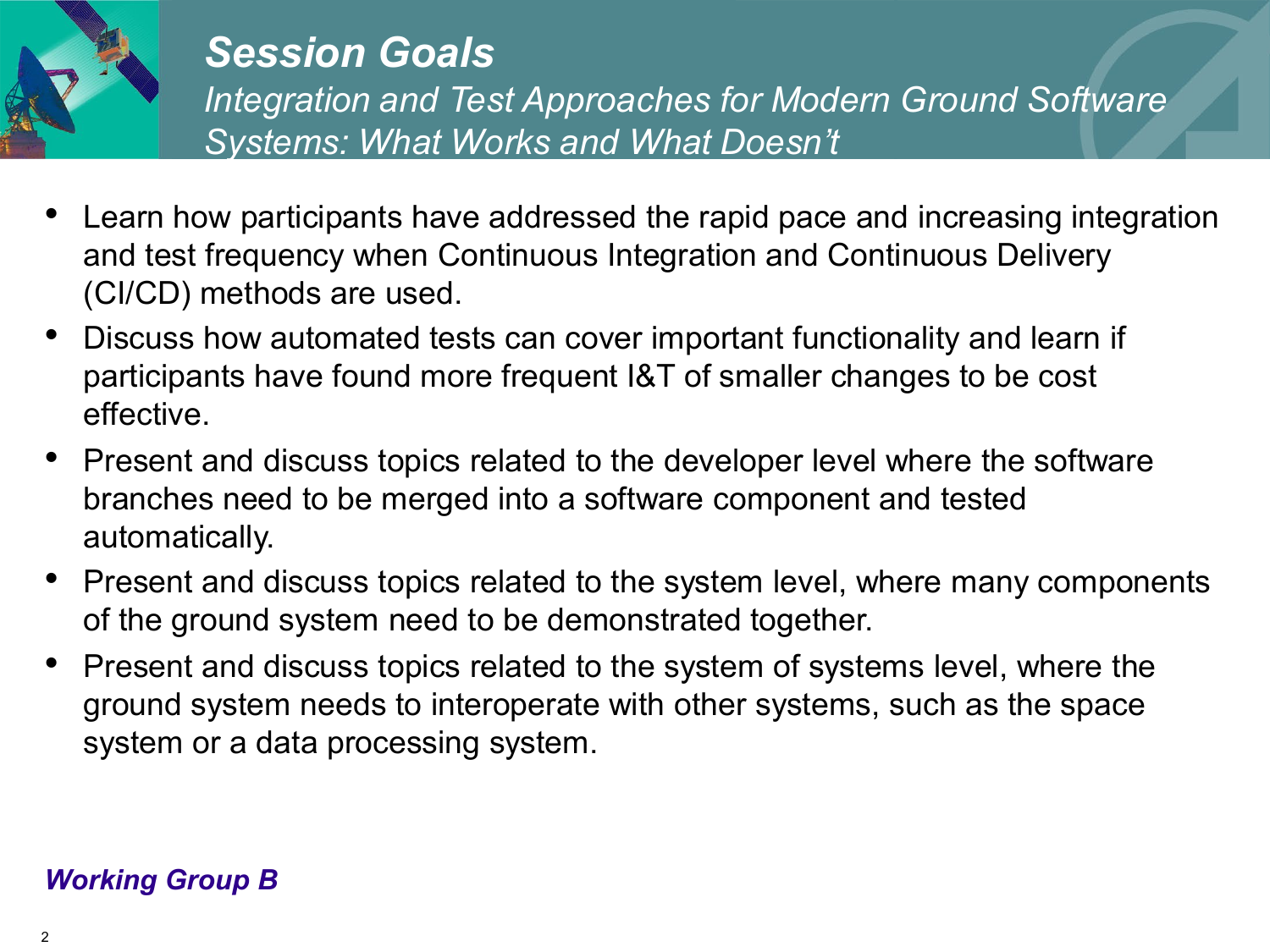

## *Presenters/Panelists*

*Integration and Test Approaches for Modern Ground Software Systems: What Works and What Doesn't*

- Presenters:
	- *Jason McKenney*
	- *Robert Crombie*
- No additional panelists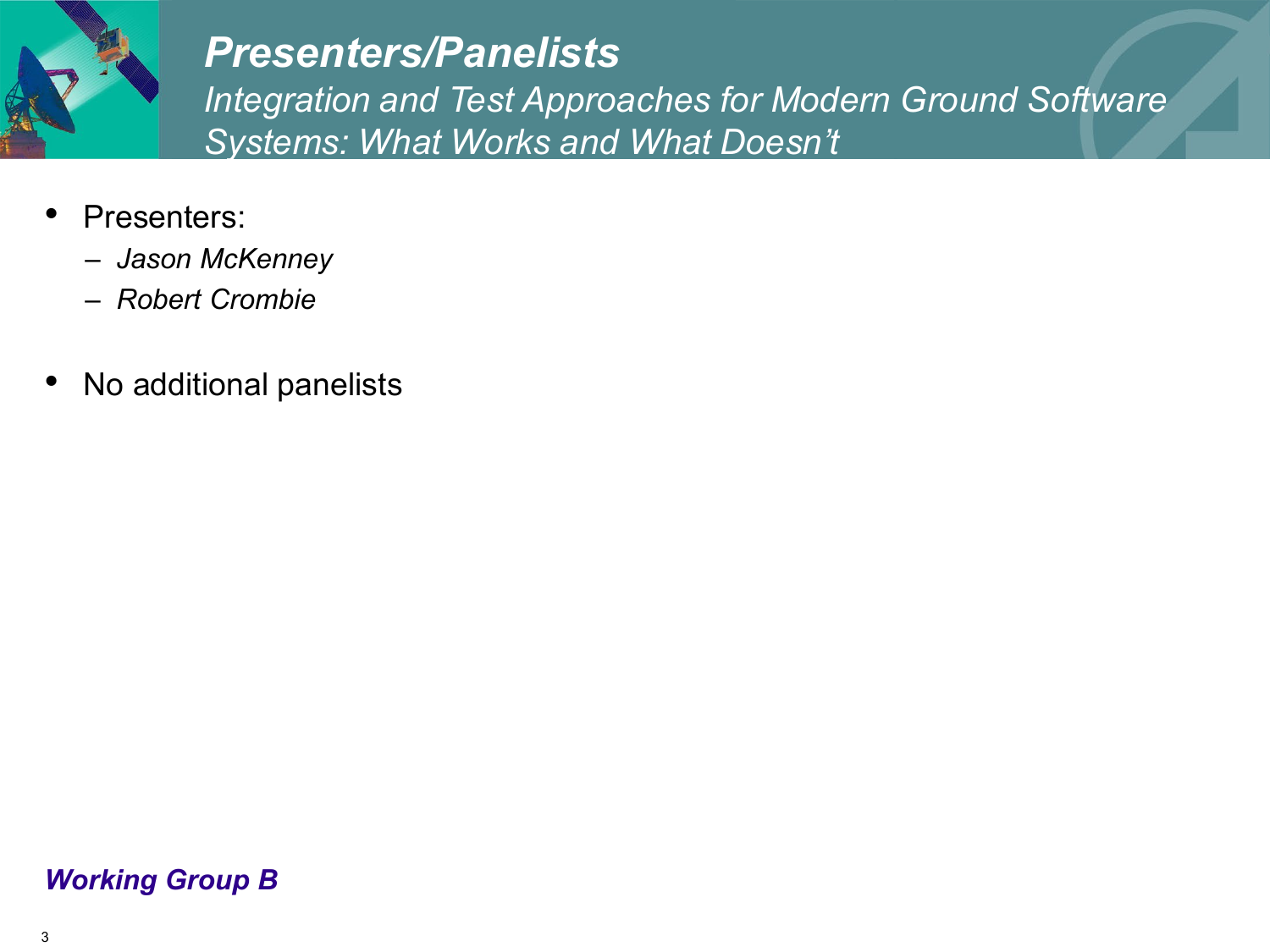

## *Key Points*

*Integration and Test Approaches for Modern Ground Software Systems: What Works and What Doesn't*

- Compared traditional I&T approaches to Agile or more modern approaches.
- Challenges encountered in the modern build, test, and deploy processes.
- Determining which test cases to automate.
- System integration techniques with respect to regression testing, configuration management, and non-functional testing.
- Ways to handle cross-organizational I&T planning challenges.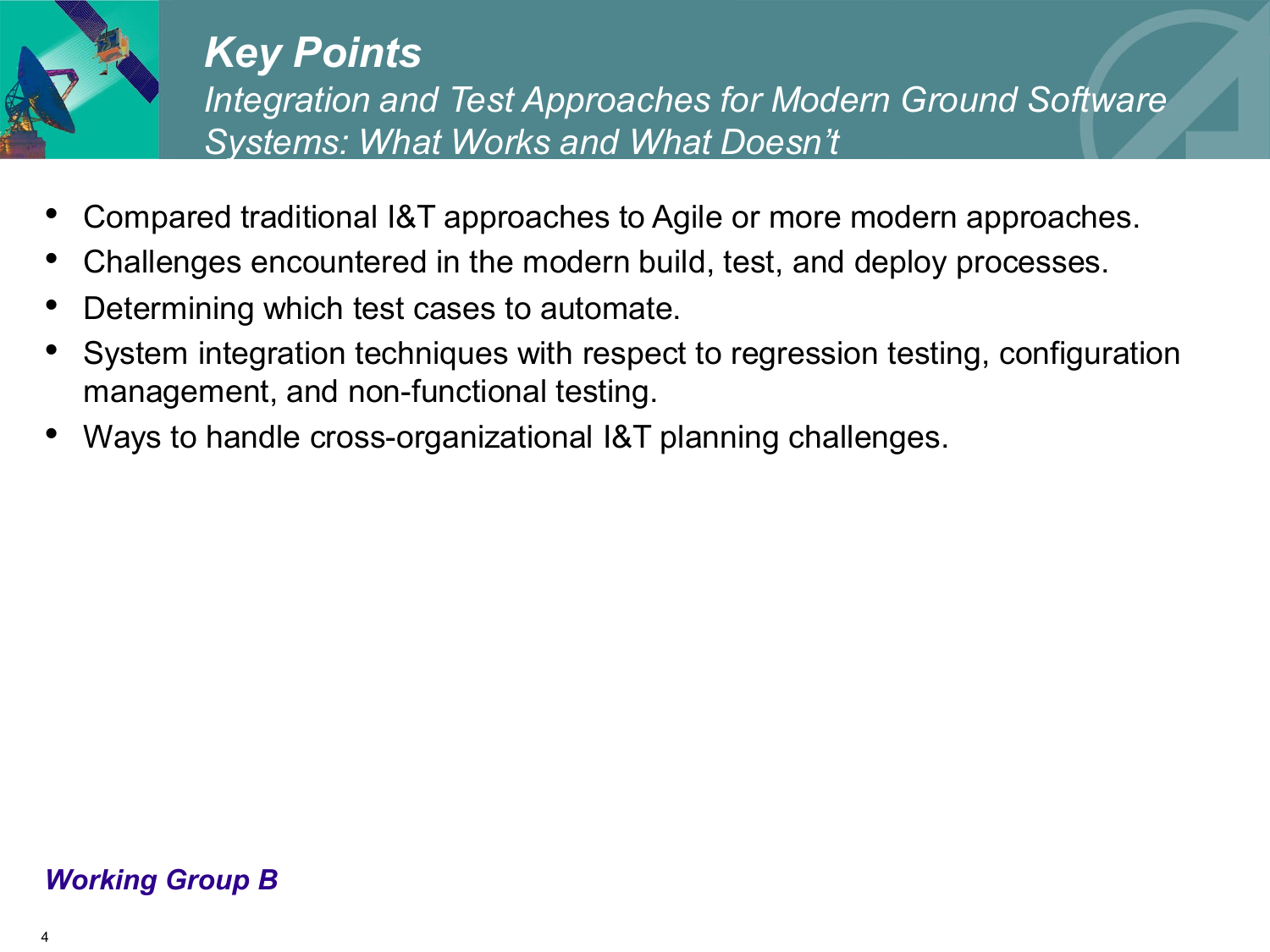

## *Conclusions*

*Integration and Test Approaches for Modern Ground Software Systems: What Works and What Doesn't*

- Developer Level
	- *Work closely with CIO/cyber security to ensure security is implemented properly*
	- *Automated testing does not come free*
	- *Regression testing is crucial*
	- *Maintaining the regression test suite is important; remove tests no longer needed, break up regression suites by functionality or feature*
	- *Having a bug fix triage process up front so everyone knows when a fix or patch will be released, also an aspect of configuration management*
	- *Working with contractors – each may have their approach of the best way to implement the development, integration and test*
- **System Level** 
	- *Increased cost from test events leads to less rework at the end and getting the right features to the user*
	- *Deployment of smaller changes helps to identify root causes of anomaly*
	- *For regression testing, you don't have to validate everything. Managing what is tested and removing duplication is necessary*
	- *How you handle non-functional testing is always interesting when implementing continuous delivery or iterative development*
	- *There are advantages of testing on cloud systems, containers, or VMs, but there are limits*
	- *Implement a set of tests that try to break the security of a system (hacking, denial of service, etc.) that targets security vulnerability and violations*
	- *Dealing with people can be challenging, especially when objectives are not aligned. Always look for ways to improve communication and improve (common) objectives*